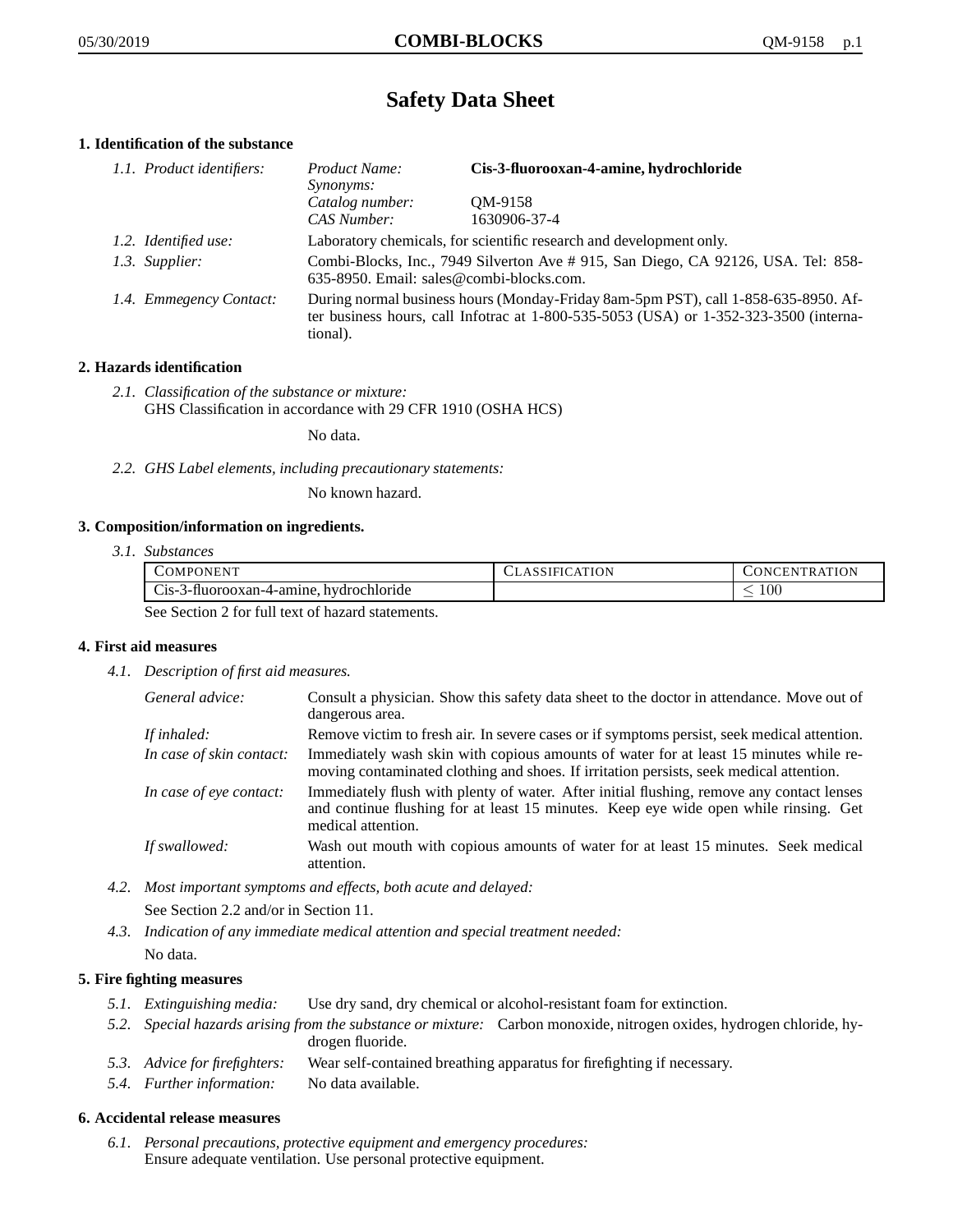- *6.2. Environmental precautions:* Should not be released into the environment. See Section 12 for additional ecological information.
- *6.3. Methods and materials for containment and cleaning up:* Sweep up or vacuum up spillage and collect in suitable container for disposal.
- *6.4. Reference to other sections:* Refer to protective measures listed in Sections 8 and 13.

# **7. Handling and storage**

- *7.1. Precautions for safe handling:* Avoid contact with skin and eyes. Avoid inhalation of vapour or mist. Keep away from sources of ignition - No smoking. Take measures to prevent the build up of electrostatic charge. For precautions see section 2.2.
- *7.2. Conditions for safe storage, including any incompatibilities:* Keep container tightly closed in a dry and well-ventilated place. Containers which are opened must be carefully resealed and kept upright to prevent leakage.
- *7.3. Specific end use(s):* Laboratory chemicals, for scientific research and development only.

## **8. Exposure Controls / Personal protection**

- *8.1. Control parameters:*
- *Components with workplace control parameters:* Contains no substances with occupational exposure limit values. *8.2. Exposure controls:*

*Appropriate engineering controls:* Ensure that eyewash stations and safety showers are close to the workstation location. Ensure adequate ventilation, especially in confined areas.

*Personal protective equipment:*

| Eye/face protection:    | Wear appropriate protective eyeglasses or chemical safety goggles as described by OSHA's<br>eye and face protection regulations in 29 CFR 1910.133 or European Standard EN166.                                                                                                                                         |
|-------------------------|------------------------------------------------------------------------------------------------------------------------------------------------------------------------------------------------------------------------------------------------------------------------------------------------------------------------|
| Skin protection:        | Handle with gloves. Gloves must be inspected prior to use. Use proper glove removal<br>technique (without touching glove's outer surface) to avoid skin contact with this product.<br>Dispose of contaminated gloves after use in accordance with applicable laws and good<br>laboratory practices. Wash and dry hands |
| <b>Body Protection:</b> | Complete suit protecting against chemicals, Flame retardant antistatic protective clothing.,<br>The type of protective equipment must be selected according to the concentration and<br>amount of the dangerous substance at the specific workplace.                                                                   |
| Respiratory protection: |                                                                                                                                                                                                                                                                                                                        |

Control of environmental exposure: Prevent further leakage or spillage if safe to do so. Do not let product enter drains.

#### **9. Physical and chemical properties**

*9.1. Information on basic physical and chemical properties*

| (a)                        | Appearance:                                   | No data  |
|----------------------------|-----------------------------------------------|----------|
| (b)                        | Odour:                                        | No data  |
| (c)                        | Odour Threshold:                              | No data  |
| (d)                        | pH:                                           | No data  |
| (e)                        | Melting point/freezing point:                 | No date. |
| (f)                        | Initial boiling point and boiling range:      | No data  |
| (g)                        | Flash point:                                  | No data  |
| (h)                        | Evaporatoin rate:                             | No data  |
| (i)                        | Flammability (solid, gas):                    | No data  |
| (j)                        | Upper/lower flammability or explosive limits: | No data  |
| (k)                        | Vapour pressure:                              | No data  |
| $\left( \mathrm{l}\right)$ | Vapour density:                               | No data  |
| (m)                        | Relative density:                             | No data  |
| (n)                        | Water solubility:                             | No data  |
| $\circ$                    | Partition coefficient: n-octanol/water:       | No data  |
| (p)                        | Auto-ignition:                                | No data  |
| (q)                        | Decomposition temperature:                    | No data  |
| (r)                        | Viscosity:                                    | No data  |
| (s)                        | Explosive properties:                         | No data  |
| (t)                        | Oxidizing properties:                         | No data  |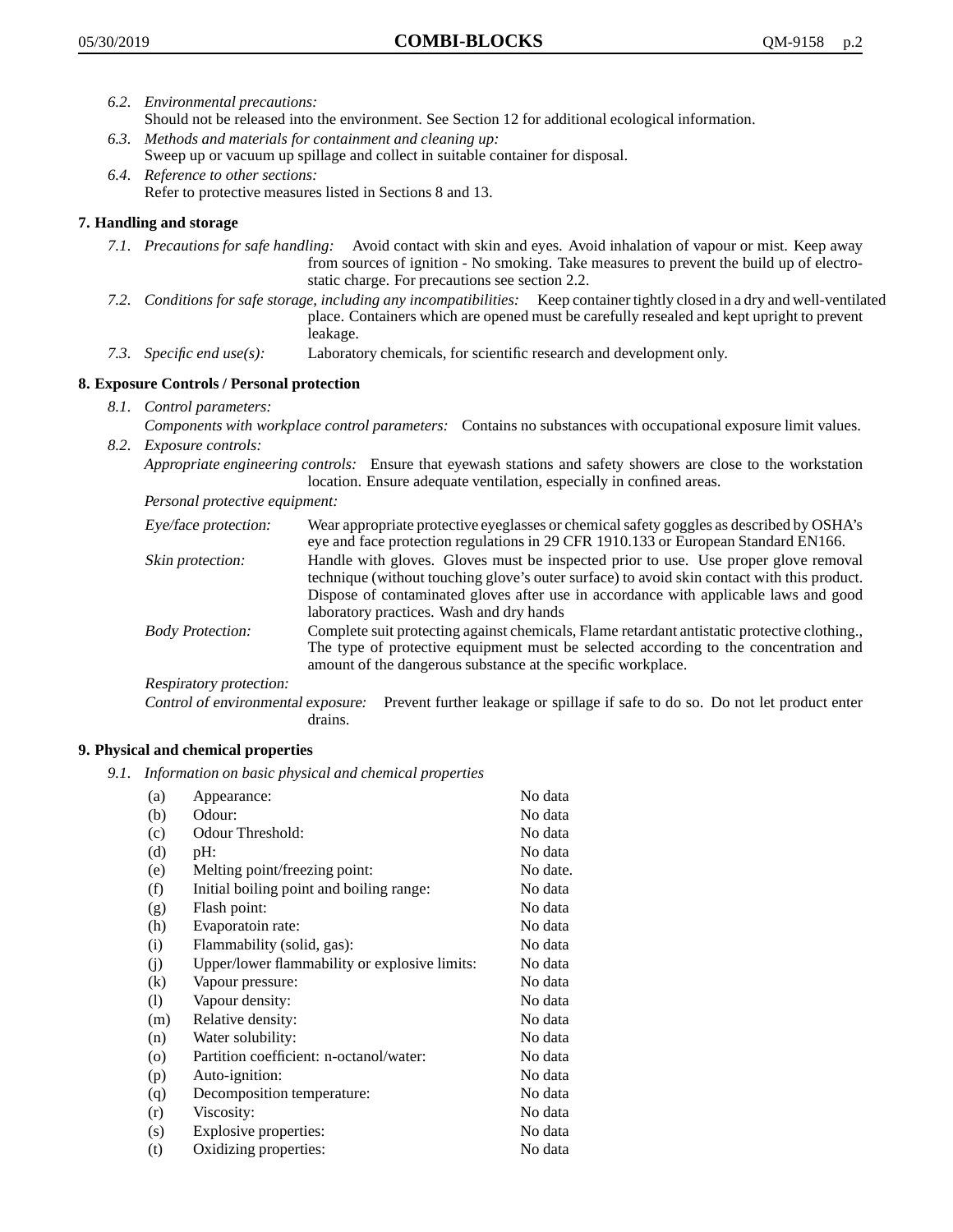*9.2. Other safety information:*

| Formula          | $C_5H_{10}$ FNO.ClH |
|------------------|---------------------|
| Molecular weight | 155.6               |
| CAS Number       | 1630906-37-4        |

#### **10. Stability and reactivity**

- *10.1. Reactivity* No data
- *10.2. Chemical stability* Stable under recommended storage conditions.
- *10.3. Possibility of hazardous reactions* No data
- *10.4. Conditions to avoid*
- *10.5. Incompatible material* No data.
- *10.6. Hazardous decomposition products:*

Hazardous decomposition products formed under fire conditions: Carbon monoxide, nitrogen oxides, hydrogen chloride, hydrogen fluoride.

| Other decomposition products: | No data        |
|-------------------------------|----------------|
| In the event of fire:         | See Section 5. |

#### **11. Toxicological information**

*11.1 Information on toxicological effects*

| Acute toxicity:                                            | No data available.                                                                                                                              |
|------------------------------------------------------------|-------------------------------------------------------------------------------------------------------------------------------------------------|
| Skin irritation/corrosion:                                 | No data available.                                                                                                                              |
| Eye damage/irritation:                                     | No data available.                                                                                                                              |
| Respiratory or skin sensitization:                         | No data available.                                                                                                                              |
| Germ cell mutagenicity:                                    | No data available.                                                                                                                              |
| Carcinogenicity:                                           | No data available.                                                                                                                              |
| Reproductive toxicity:                                     | No data available.                                                                                                                              |
| Specific target organ system toxicity - single exposure:   | No data available.                                                                                                                              |
| Specific target organ system toxicity - repeated exposure: | No data available.                                                                                                                              |
| Aspiration hazard:                                         | No data available.                                                                                                                              |
| Additional information:                                    | To the best of our knowledge, the chemical, physical and toxicological proper-<br>ties of this substance have not been thoroughly investigated. |

#### **12. Ecological information**

| 12.1. Toxicity                                              | No data available. |
|-------------------------------------------------------------|--------------------|
| 12.2. Persistence and degradability                         | No data available. |
| 12.3. Bioaccumulative potential                             | No data available  |
| 12.4. Mobility in soil                                      | No data available  |
| 12.5. Results of PBT and vPvB assessment No data available. |                    |
| 12.6. Other adverse effects                                 | No data available. |

#### **13. Disposal Considerations**

*13.1. Waste treatment methods*

Product Arrange disposal as special waste, by licensed disposal company, in consultation with local waste disposal authority, in accordance with national and regional regulations. Contaminated packaging Dispose of as unused product.

#### **14. Transportation information**

*DOT (US), IMDG and IATA:*

No known hazard for air and ground transportation.

#### **15. Regulatory information**

No chemicals in this material are subject to the reporting requirements of SARA Title III, Section 302, or have known CAS numbers that exceed the threshold reporting levels established by SARA Title III, Section 313.